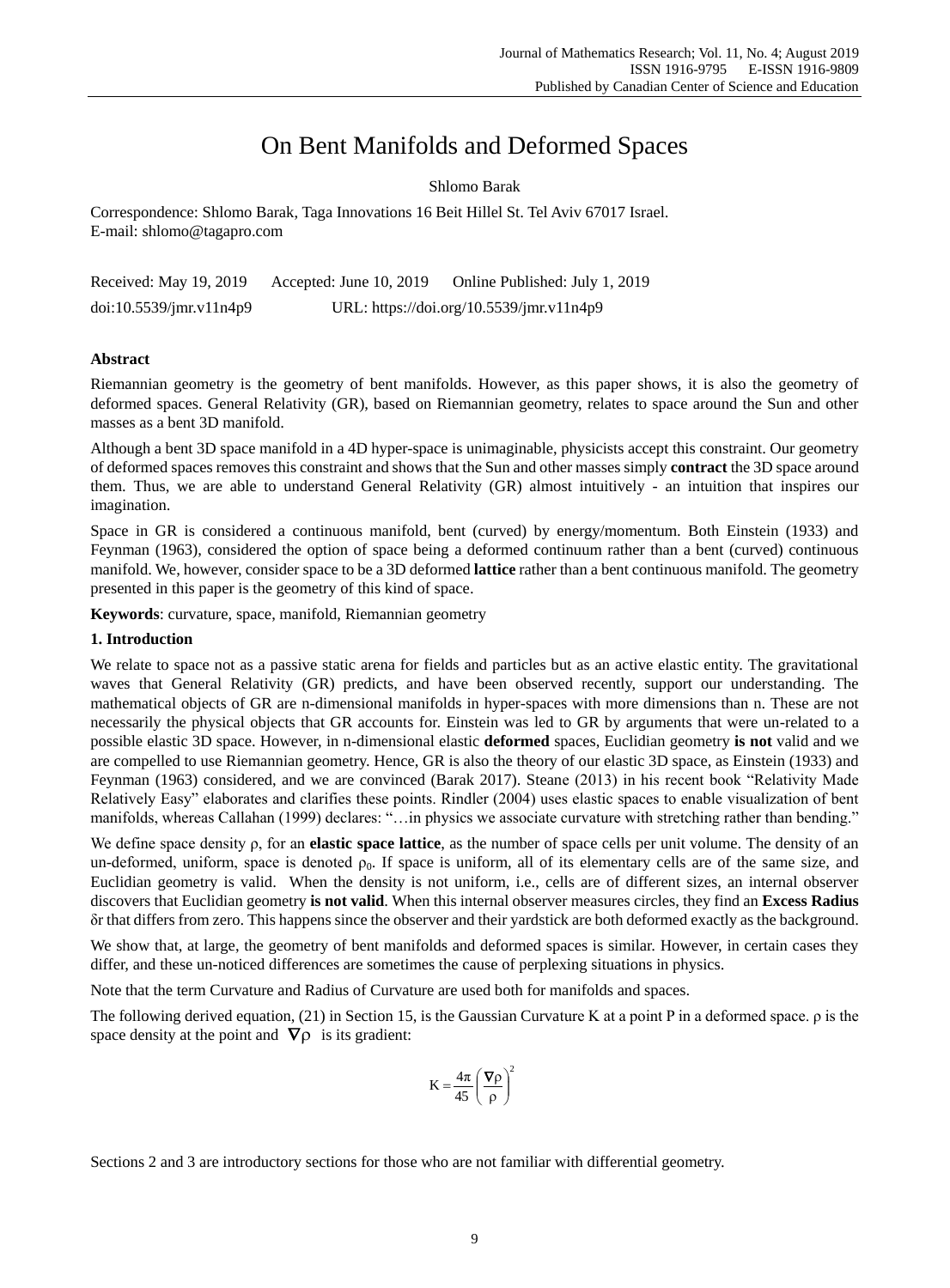#### **2. Intrinsic Curvature at a Point P on a 2D Manifold**

On a manifold a yardstick retains its length, but is bent like the manifold.

*2.1 2D Curved Surfaces in a 3D Euclidian Space*

To obtain the curvature of a two-dimensional surface (manifold) at a point, P, that is intrinsic to the surface, consider the length C of a closed path that is the locus of all points that are at the same geodesic distance, r from the point.

For a sphere of radius  $r_0$ , the above circumference C for small  $r/r_0$ , as Figure 1 shows, is:

$$
C = 2\pi r_0 \sin\left(\frac{r}{r_0}\right) \approx 2\pi \left(r - \frac{r^3}{6r_0^2}\right) = 2\pi \left(r - \frac{Kr^3}{6}\right)
$$
 (1)

Here  $K = \frac{1}{r_0^2}$  is a natural **definition** for the curvature of a sphere of radius  $r_0$ .

By extracting K from (1), we obtain the **curvature** K and re-define it for a more general case:

$$
K = \frac{3}{\pi} \lim_{r \to 0} \frac{2\pi r - C}{r^3}
$$
 (2)

This K depends only on the intrinsic properties of the metric of the two-dimensional surface with no reference to the embedding space. The sign of the curvature is positive if  $C < 2\pi r$ , negative if  $C > 2\pi r$ , and zero if  $C = 2\pi$ .



Figure 1. Curvature of a Sphere

Note that for a two-dimensional surface (manifold) **Gaussian curvature** can be defined as:

$$
K = \frac{1}{(r_0)_{1}(r_0)_{2}}\tag{3}
$$

where  $(r_0)$ <sub>1</sub> and  $(r_0)$ <sub>2</sub> are the radii of the largest and smallest osculating circles of sections formed by the corresponding planes perpendicular to a third plane, tangential to the surface at P. If the two osculating circles are on the same side of this third plane, we define the curvature as **positive**, and if on opposite sides - as **negative**. This definition ensures compatibility with the definition expressed by equation (2).

For a saddle surface, see Figure 3, the two osculating circles at point P in the middle of the saddle are on opposite sides of the third tangential plane to the surface at P, and thus the saddle at P has a negative curvature.

#### *2.2 The Excess Radius δr of Curved Manifolds*

The **Excess Radius** δr of curved manifolds (Steane 2013), around a point P, see Figure 2. is:

$$
\delta r \equiv r_{\text{measured}} - c_{\text{measured}} / 2\pi. \tag{4}
$$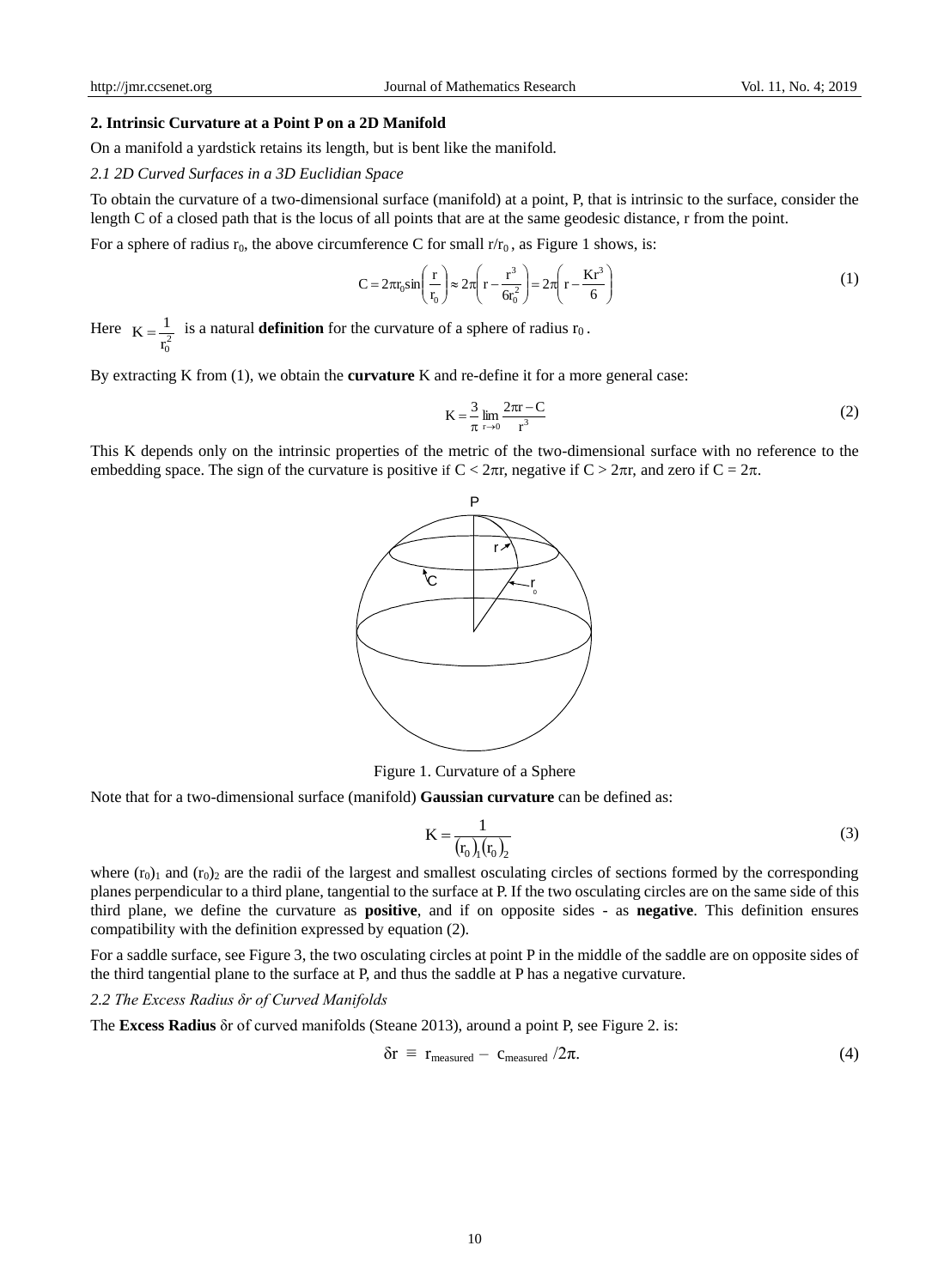

## Figure 2. Excess Radius

Measuring distances with an intrinsic local yardstick gives the radius, r(measured) from point P to point P', and the circumference, c(measured), of a circle centered at P passing through P.

The calculated radius is:

$$
r_{calculated} = c_{measured} / 2\pi.
$$
 (5)

## *2.3 The Gaussian Curvature*

Here rmeasured is notated as simply r. According to (Steane 2013) equation (10.7), for a 2D bent surface (2D manifold) the Gaussian curvature is:

$$
K = \lim_{r \to 0} \frac{6\delta r}{r^3} \tag{6}
$$

See the relation of equation (6) to equation (2):

 $R_c$  is the radius of curvature at the point P on the surface, and:

$$
K = 1/R_c^2 \tag{7}
$$

According to (Steane 2013), for the case of spherical symmetry, (6) for small r is:

$$
K \approx 6\delta r/r^3 \tag{8}
$$

For no radial symmetry, K is taken as the geometric mean (average) of the largest and smallest curvatures, k1, k2, one for each of the osculating circles; as if we have two separated surfaces.

# *2.4 Gaussian Curvature and the Schwarzschild Metric*

Note (Bergman 1992) that,  $R_c$ , the radius of curvature of space in the Schwarzschild solution depends on the coordinate distance r from the center of the mass M, and is:

$$
R_c = r_s^{-1/2} r^{3/2}
$$
 (9)

where  $r_s = 2GM/c^2$  is the Schwarzschild radius.

From (9) we get:

$$
K = r_s/r^3 \tag{10}
$$

From  $(8)$  and  $(10)$  we get:

$$
\delta r \sim 1/6 \, r_s \tag{11}
$$

More on the subject appears in Feynman (1963).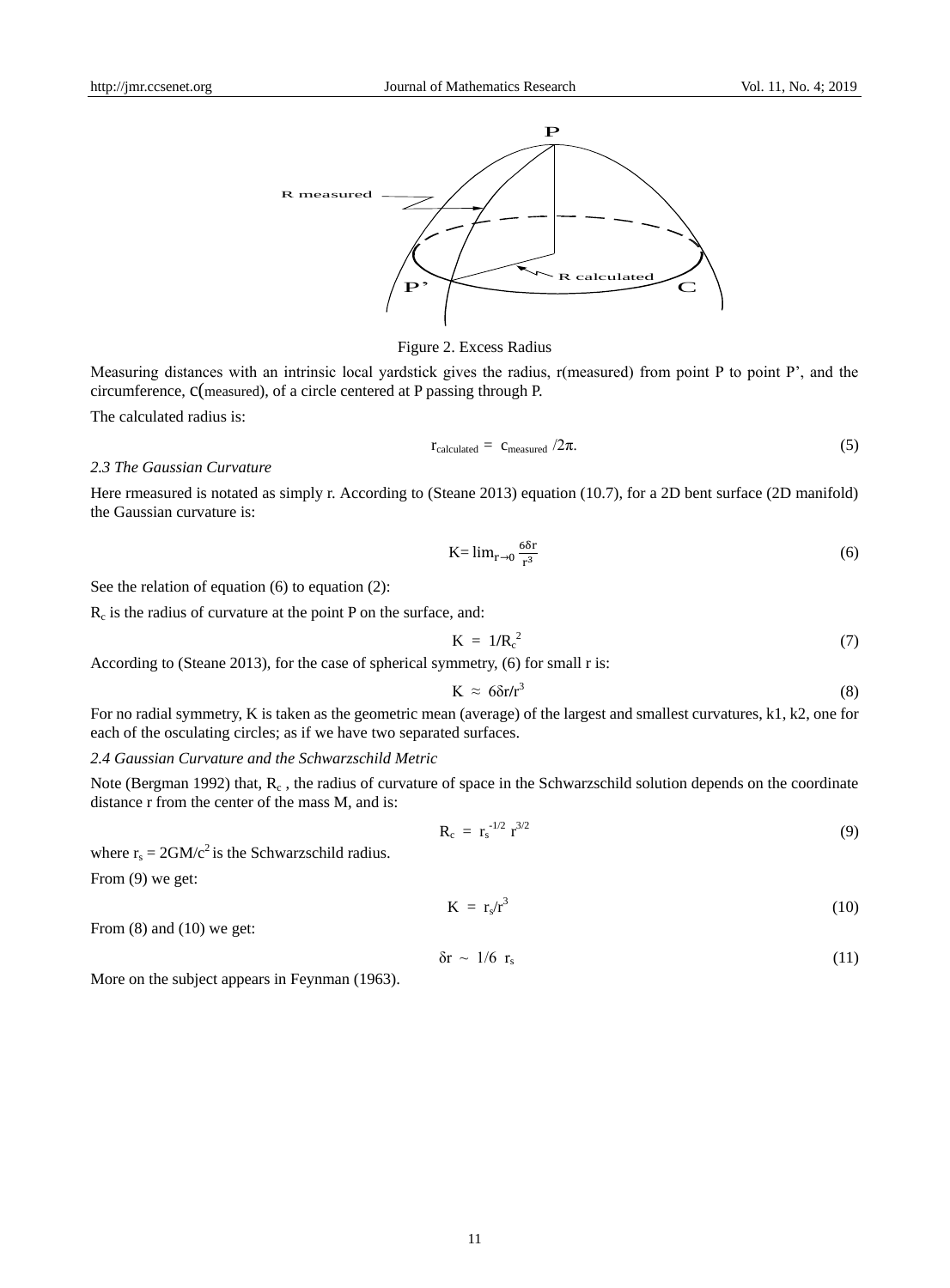# **3. Intrinsic Negative Curvature at a Point P on a 2D Manifold - A Saddle**



Figure 3. Saddle-like 2-D Manifold in 3-D Space

An osculating circle, of radius r, on the saddle around the point P has a longer circumference than that of a circle on a flat surface, since the radius wiggles up and down (Rindler 2004). Therefore, according to (4) the Excess Radius δr of our curved manifold is negative. Gaussian curvature is:

$$
K = \lim_{r \to 0} \frac{6\delta r}{r^3} \tag{6}
$$

and hence the saddle is curved negatively  $K < 0$ .

Let us draw a plane tangential to the saddle at P. Perpendicular to this plane; we draw two more planes with osculating circles through P from the two sides of the plane tangential to the saddle at P. Let  $r_{c1}$  be the radius of an up circle with the smallest radius, and  $r_{c2}$  be the radius of a down circle with, also, the smallest radius. In this case [like (3) but with a minus sign]:

$$
K = -1/(r_{c1} \ r_{c2}) \tag{8}
$$

If the radii are equal and denoted  $r_c$  then:

$$
K = -1/r_c^2 \tag{9}
$$

#### **4. Intrinsic Positive Curvature in a 2D Deformed Space**

In a deformed space a yardstick does not retain its length, but is contracted or dilated (stretched) like its local space.

#### *4.1 Positive Symmetric Curvature at a Point P*

Consider Figure 4, in which the circles represent space cells, or that a circle's diameter represents the length of a yardstick. Here, the yardstick at position P is the smallest and from P the yardstick increases in size symmetrically. This situation is analogous to a metallic plate, where the temperature increases from the center of the surface outwards, and thus the density decreases, i.e., the cell size increases. The 2D, inside observer, in Figure 4, finds that the ratio of the circumference C of the circle to the radius r, as measured by the intrinsic yardstick, is:

 $C/r < 2\pi$ .

The **Excess Radius** δr, in this case, is the same as for a curved manifold around a point P:

$$
\delta r \equiv r_{\text{measured}} - c_{\text{measured}} / 2\pi \tag{4}
$$

For a positive curved 2D space, as Figure (3) shows,  $\delta r = r_{\text{meas}} - r_{\text{cal}} > 0$ .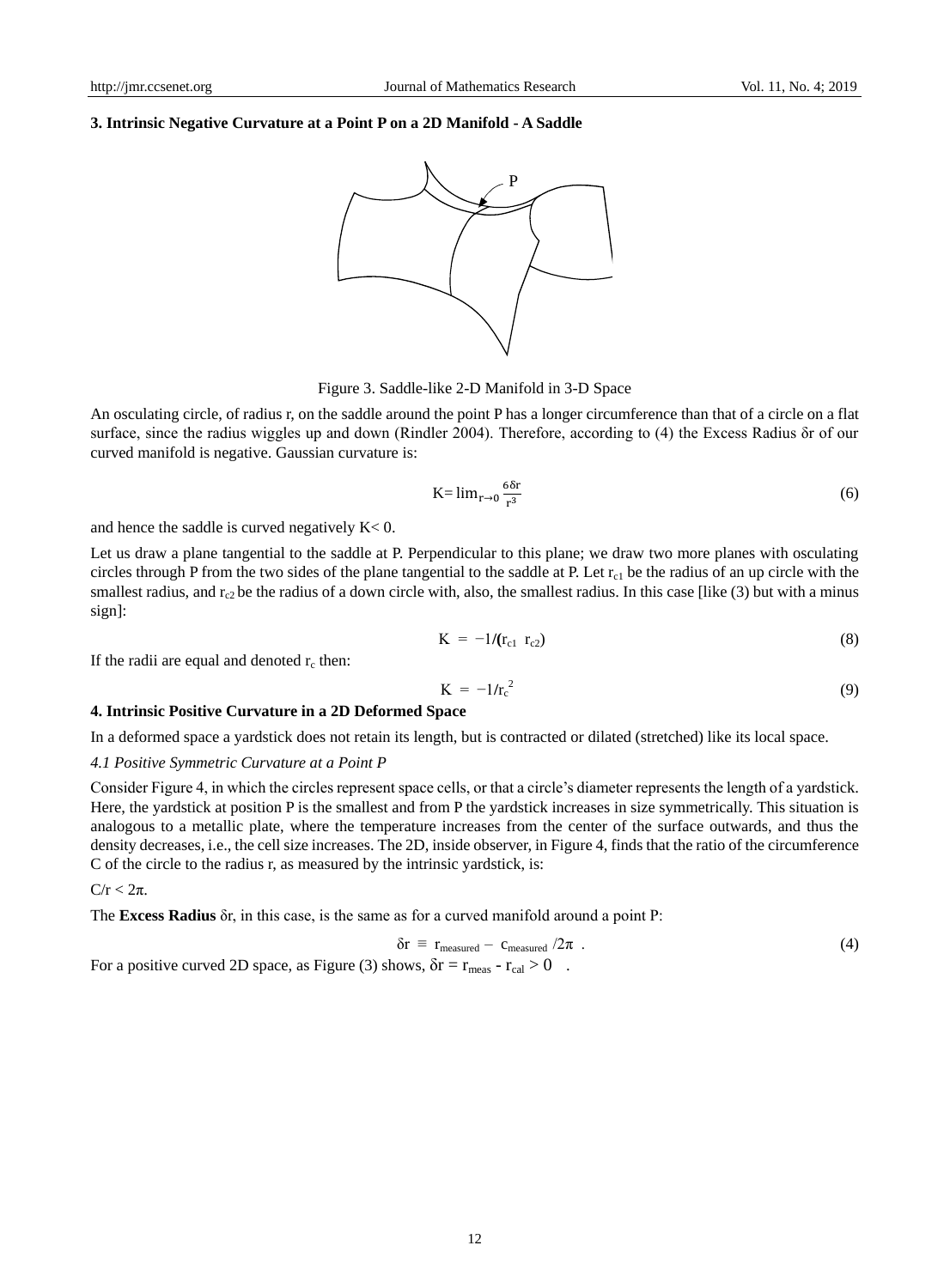

Figure 4. Positive Curvature

The 2D observer, therefore, concludes that there are two possibilities: they live in a two-dimensional space with a variable density, or on a curved two-dimensional surface "manifold" bent in a three-dimensional hyper-space.

The 2D observer cannot imagine a three-dimensional space, but may be able to accept the necessary abstraction. In any case, they are not able to decide between the two possibilities just by examining their **locality**.

#### *4.2 The Gaussian Curvature*

We define the Gaussian curvature in the same way as in Section 2.3:

$$
K = \lim_{r \to 0} \frac{6\delta r}{r^3} \tag{6}
$$

$$
K = 1/R_c^2 \tag{7}
$$

 $R_c$  is defined as the "radius of curvature" at the point P. Note, however, that the term "radius", in here, does not stand for the radius as measured by an internal or external observer.

According to Steane (2013), for the case of symmetry, (6) for small r gives:

$$
K \approx 6\delta r/r^3 \tag{8}
$$

## *4.3 Asymmetric Positive Curvature at a Point P*

For no radial symmetry, K is taken as the geometric mean (average) of the largest and smallest curvatures,  $k_1$ ,  $k_2$ ; as if we have two surfaces with their corresponding excess radii

δr1 and δr2. A more accurate K should be taken based on the space density around P.

### **5. Intrinsic Negative Curvature in a 2D Deformed Space**

*5.1 Symmetric Curvature at a Point P*



Figure 5. Negative Curvature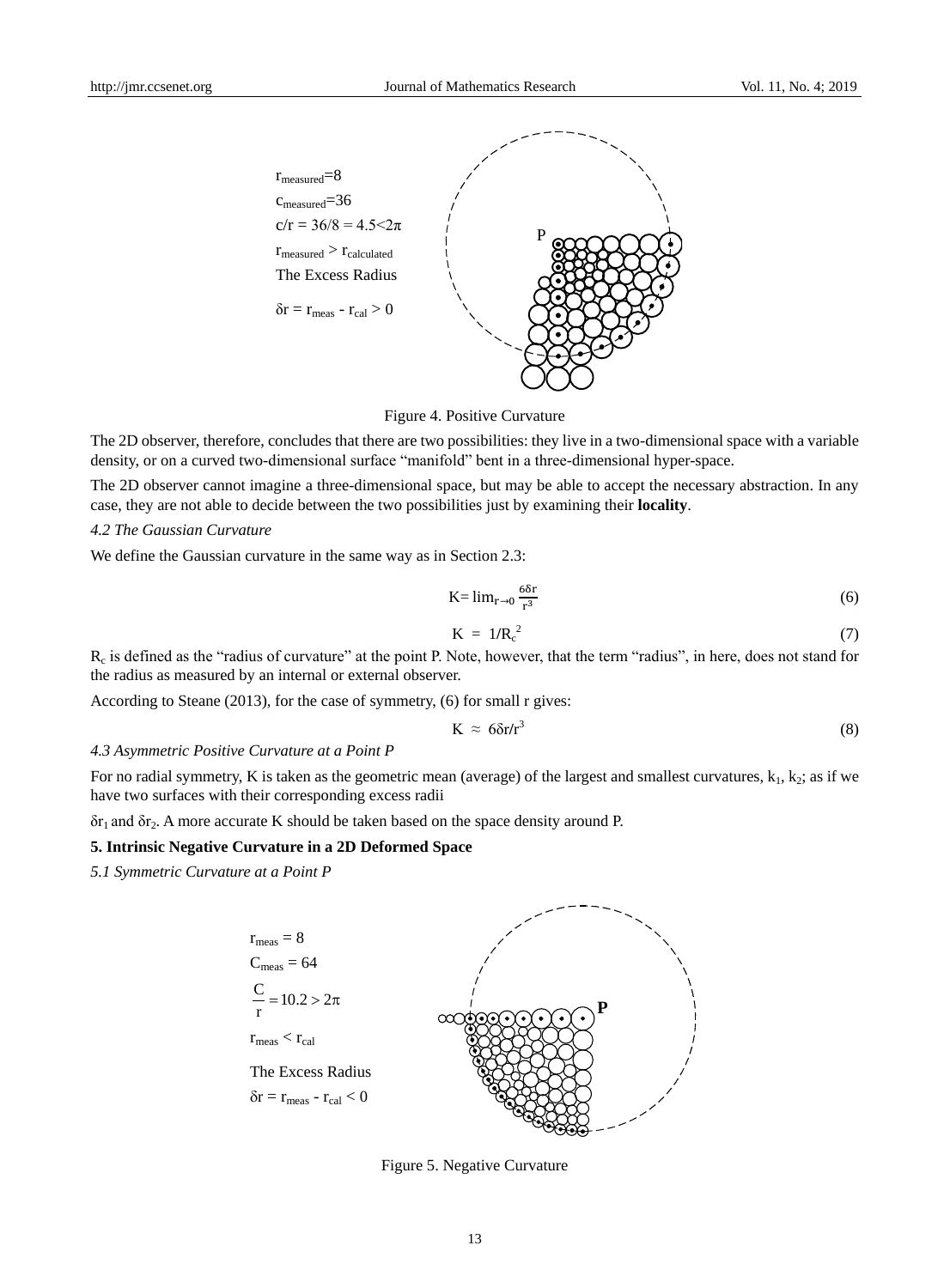Figure 5 shows a cell at point P, which is the largest, and from P outwards the cells decrease in size. In this case,

$$
\frac{C}{r}
$$
 and  $\delta r = r_{\text{meas}} - r_{\text{cal}} < 0$ . In this case, according to (6):

The curvature is negative  $K < 0$ . Figure 4 is analogous to a metal plate, where the temperature decreases from the point P outwards, as if the point P is heated with a blow-torch.

## *5.2 Asymmetric Curvature at a Point P*

For no radial symmetry, K is taken, with a minus sign, as the geometric mean (average) of the excess radii  $\delta r_1$  and  $\delta r_2$ . An accurate K should be taken based on the space density around P.

#### **6. Combined Curvature and Its Geometric Mean Radius**

A point P is located in a zone of space, with an approximately symmetric radius of curvature  $R<sub>L</sub>$  at P. By the introduction of a mass M at P, space is curved an additional curvature due to the presence of M. Let this symmetric curvature have a radius RS. We can take the overall combined curvature at P as:

$$
K = 1/(RL RS)
$$
 (12)

The Geometric Mean Radius of the Combined Curvature is thus:

$$
R_c = \sqrt{(R_L R_S)}\tag{13}
$$

This understanding is related to the long-standing issue of Dark Matter. In GR central acceleration is related to the curvature of space (Barak 2016). A star at point P curves space locally around it symmetrically. If the star is located at the skirt of a galaxy it is also exposed to the curvature of space around the galaxy, due to the non- homogeneous expansion of space around it, (Barak 2017). This exposure contributes an additional general central acceleration, wrongly interpreted as due to the presence of additional mater – Dark Mater. The geometric mean of the compound local and general accelerations, which is the Milgrom phenomenological equation (Barak 2017), is related to the Geometric Mean Radius of the Compound Curvature.

#### **7. Examples of Curvature in a 2D Deformed Space**

#### *7.1 Positive Curvature*

To measure circles around a point P, Figure 3, we take the normalized density at P as  $\rho(0) = 1$ . Assuming radial symmetry, the density for external observers is  $\rho(r)$ . Let dr' be the yardstick's length for an internal observer and dr for the external observer. These dr' and dr are related by:

 $dr' = dr/\rho(r)$ .

At P these yardsticks are equal since we have chosen  $p(0) = 1$ .

If, at a distance R from P the density is  $\rho(R) = 1/2$ , then:

$$
dr' = dr/\rho(R) = 2dr
$$

For external observers the circumference of a circle with radius R is  $c = 2\pi R$ , whereas for internal observers it is:

 $c' = 2\pi R(dr/dr')_{atR} = 2\pi R \rho(R) = \pi R$ .

The radius of this circle, as measured by internal observers, is:

$$
R' = \int_0^R dr' = \int_0^R 1/\rho(r) \cdot dr
$$

and it should be larger than R. If, for example:

$$
\rho(r) = 1/(1 + r/r_0) = 1/(1 + r/18)
$$
  
then indeed  $\rho(0) = 1$  and, for R = r = 9,  $\rho(R) = 1/2$ . The radius R' is then:

$$
R = \int_0^R (1 + r/18) \cdot dr = |(r + r^2/36)|_0^R = 11.25
$$

Thus the Excess Radius is:

 $\delta R' = R' - c'/2\pi = R' - 1/2R \sim 11 - 4.5 \sim 6.5.$ 

This criterion,  $\delta R$ ' > 0, for positive curvature, expresses the fact that space around P is contracted.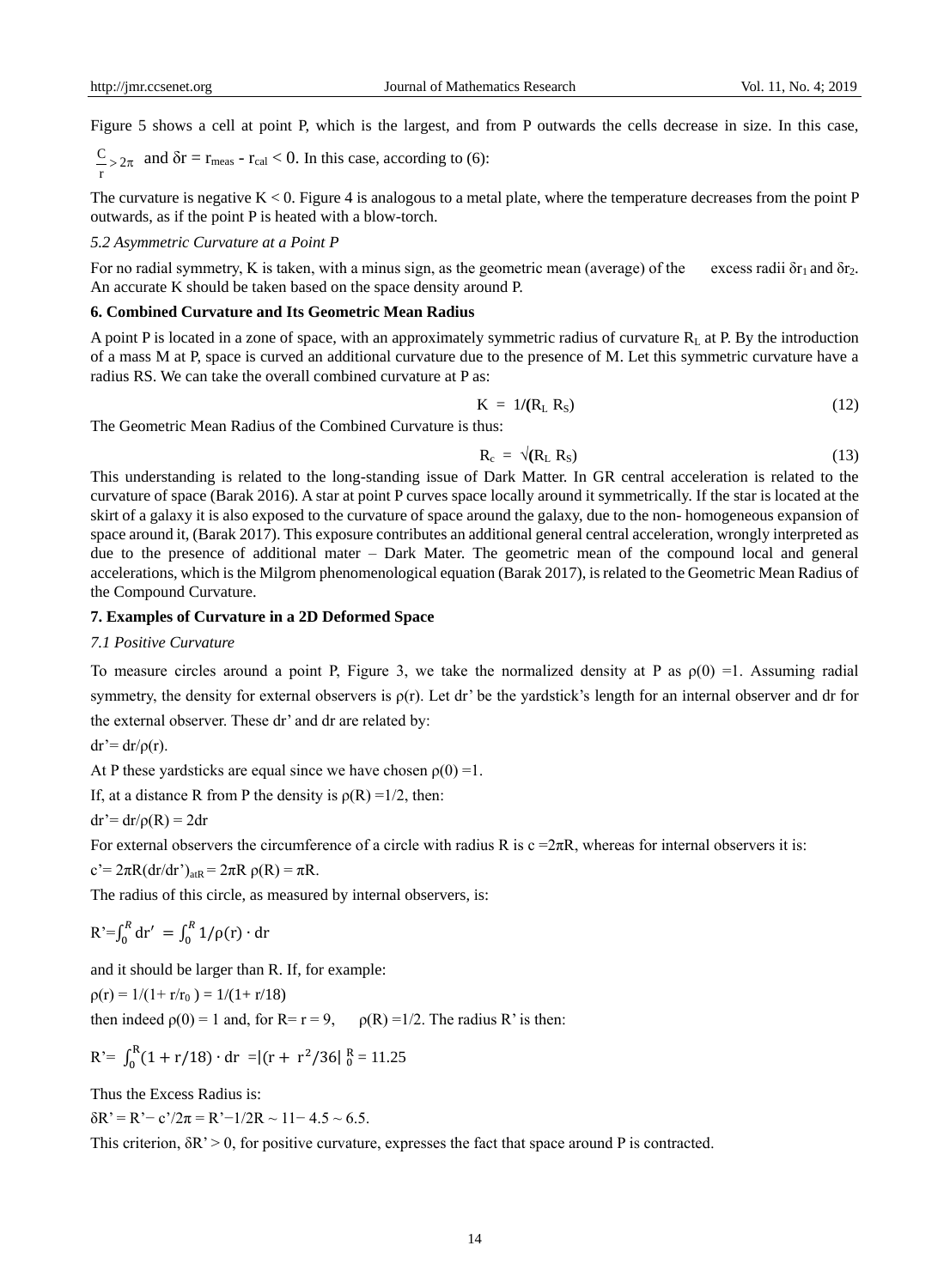#### *7.2 Negative Curvature*

If, at a distance R from the origin P, see Figure (4), the density is  $\rho(R) = 2$ , then:

$$
dr' = dr/\rho(R) = \frac{1}{2} dr
$$

For external observers the circumference of a circle of radius R is  $c = 2\pi R$ , whereas for the internal observers it is:

c'=  $2\pi R(dr/dr')_{aR}$  =  $2\pi Rρ(R)$  =  $4\pi R$ 

The radius of this circle, as measured by the internal observer, is:

R'=  $\int_0^R dr' = \int_0^R 1/\rho(r) \cdot dr$ 

and it should be smaller than R. If, for example:

 $p(r) = (1 + r/r_0) = (1 + r/9)$ 

then indeed  $\rho(0) = 1$ , and for  $R = r = 9$  we get  $\rho(R) = 2$ . The radius R' is then:

$$
R' = \int_0^R 1/(1 + r/9) \cdot dr = |9 \ln(1 + r/9)|_0^R = 6.24
$$

Thus the Excess Radius, in this case, is:

 $\delta R' = R' - c'/2\pi = R - 2R = 6.24 - 9 \sim -2.8.$ 

This criterion, δR'< 0, for negative curvature, expresses the fact that space around p is dilated.

## **8. A Saddle**



Figure 6. Saddle-like Elastic 2-D Space

At point P in the center, see Figure 6, in  $1/4 \pi$  direction, the outward dilation of space means that the curvature is positive, with a radius of curvature R+. In the  $3/4 \pi$  direction the outward contraction of space means that the curvature is negative, with a radius of curvature R-.

Thus, we can define the overall curvature K as:

$$
K = 1/(R_+ R_2) \tag{14}
$$

If  $R_+ - R > 0$  then approximately  $K > 0$ , and if  $R_+ - R < 0$  then  $K < 0$ .

Note that an accurate definition is related to space density in the all area. **9. Intrinsic Curvature at a Point P in a 3D Deformed Space**



Figure 7. Three-dimensional Positive Curvature

Figure 7 shows a small cell located at point P, and cells of increasing size radiating from P with spherical symmetry. If we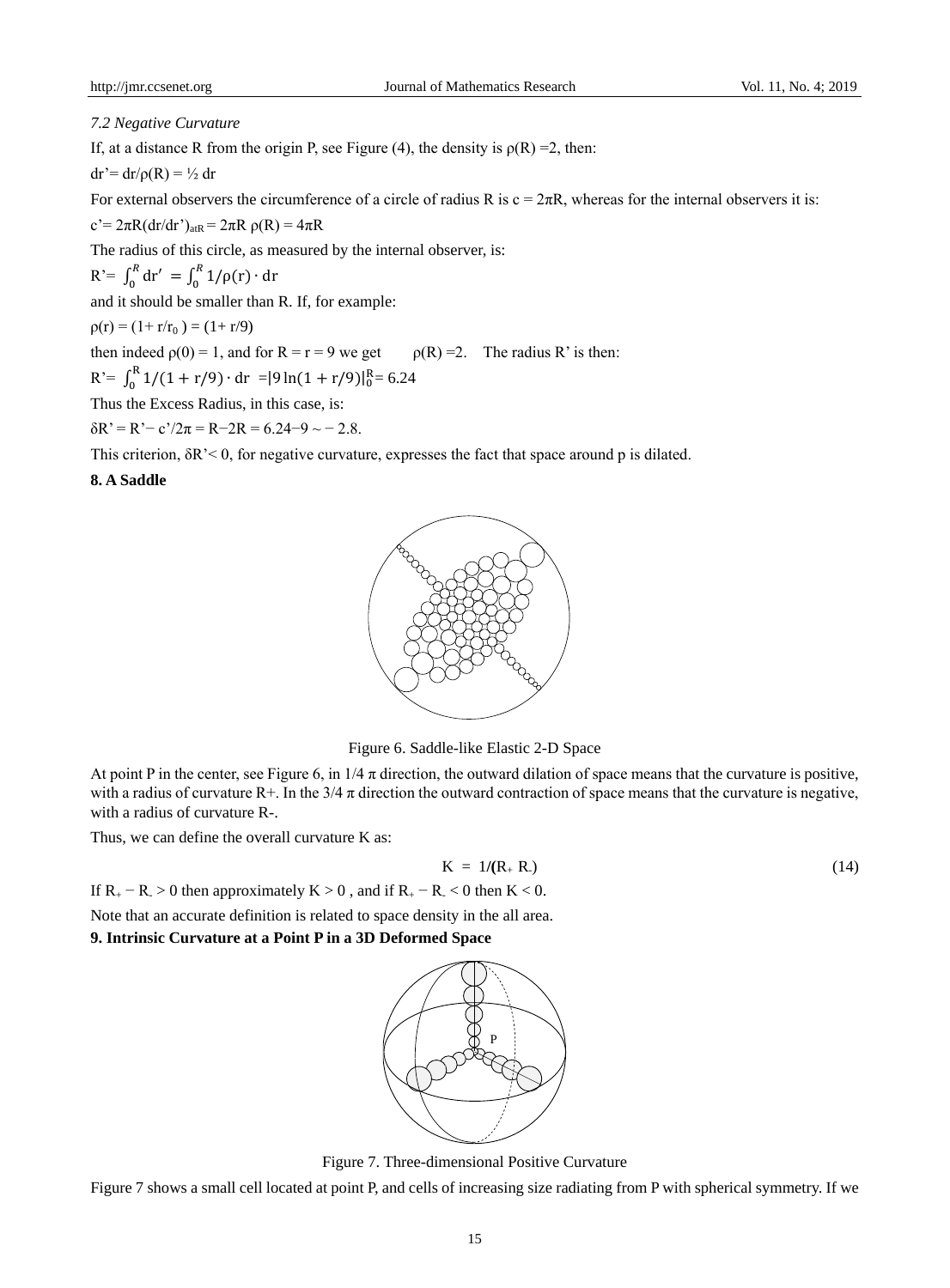measure the circumference of a great circle whose center is P, in any direction, a measurement of the Excess Radius yields:

$$
r = r_{\text{meas}} - r_{\text{cal}} > 0
$$

Measurements of circumferences and radii can be taken around any point inside the sphere. But for any point, except point P in Figure 7, there is no symmetry.

For a deformed 3D space with spherical symmetry around P the Gaussian curvature at P is also expressed by equation (2).

For the case of no symmetry, we have to determine the degree of deformation of circles around point P, in three orthogonal planes through P. For each of the orthogonal planes we have to determine the largest and smallest curvatures,  $k_1, k_2$ , called the principle curvatures. Thus to specify a deformed three-dimensional space around a point P we need 3 x 2 numbers. The average of these six principle curvatures is the average Gaussian curvature of the deformed space at the locality of P.

According to the above, a complete definition of curvature in close proximity to a point in three-dimensional space requires six "curvature numbers". These represent three pairs of curvature numbers for each of the three intersecting planes perpendicular to each other. These curvature numbers are components of a symmetric tensor of  $2<sup>nd</sup>$  rank called the contracted Riemannian tensor of curvature, or the Ricci tensor.

# *9.1 Geodesics*

Figure 8 shows the shortest distance between two points, A and B, in a deformed two-dimensional space. This figure shows that the shortest distance between points A and B for an internal observer, with their changing yardstick, is the solid line path that passes through the centers of seven cells, and not the "straight" dashed line through A and B, that passes through nine cells.



Figure 8. Geodesics

The shortest distance between points A and B, solid line, is the geodesic line. There is no difficulty in imagining this in three dimensions.

# **10. Local Versus Global Curvature and the Flat Universe**

If a measurement of the radius and circumference of a circle at any point, on a surface, produces the Excess Radius result  $\delta r = r_{\text{meas}} - r_{\text{cal}} > 0$ , the observers will conclude that they live on a finite two-dimensional closed surface in a three-dimensional space, and not in a deformed space. Thus we realize that curving and deforming are equivalent only locally.

If space density of the universe is, by and large, uniform, and only changes locally around stars and galaxies, then on the scale of the universe, Euclidian geometry is valid. In this case, we can say that we are living in a Flat Universe. In other words, our universe is curved only locally, but not globally. According to observations made by cosmologists our universe is flat. Cosmologists assume that the universe is a 3D manifold bent in a hyper-space with an extra dimension. Hence, they wonder why, from all possible values, the curvature of the universe happens to be zero.

There is no need to wonder; if we consider ourselves 3D internal observers in a universe whose space is 3D and elastic, with local deformations only. In our motion from place to place, both ourselves and our yardstick change. The only way for us to learn about our deformed space is thus to use Riemannian geometry. We are part of some cellular design and, in motion, it is the design and the energy that moves, not the cells. This is possible if elementary particles are not alien to space but simply wavepackets in motion.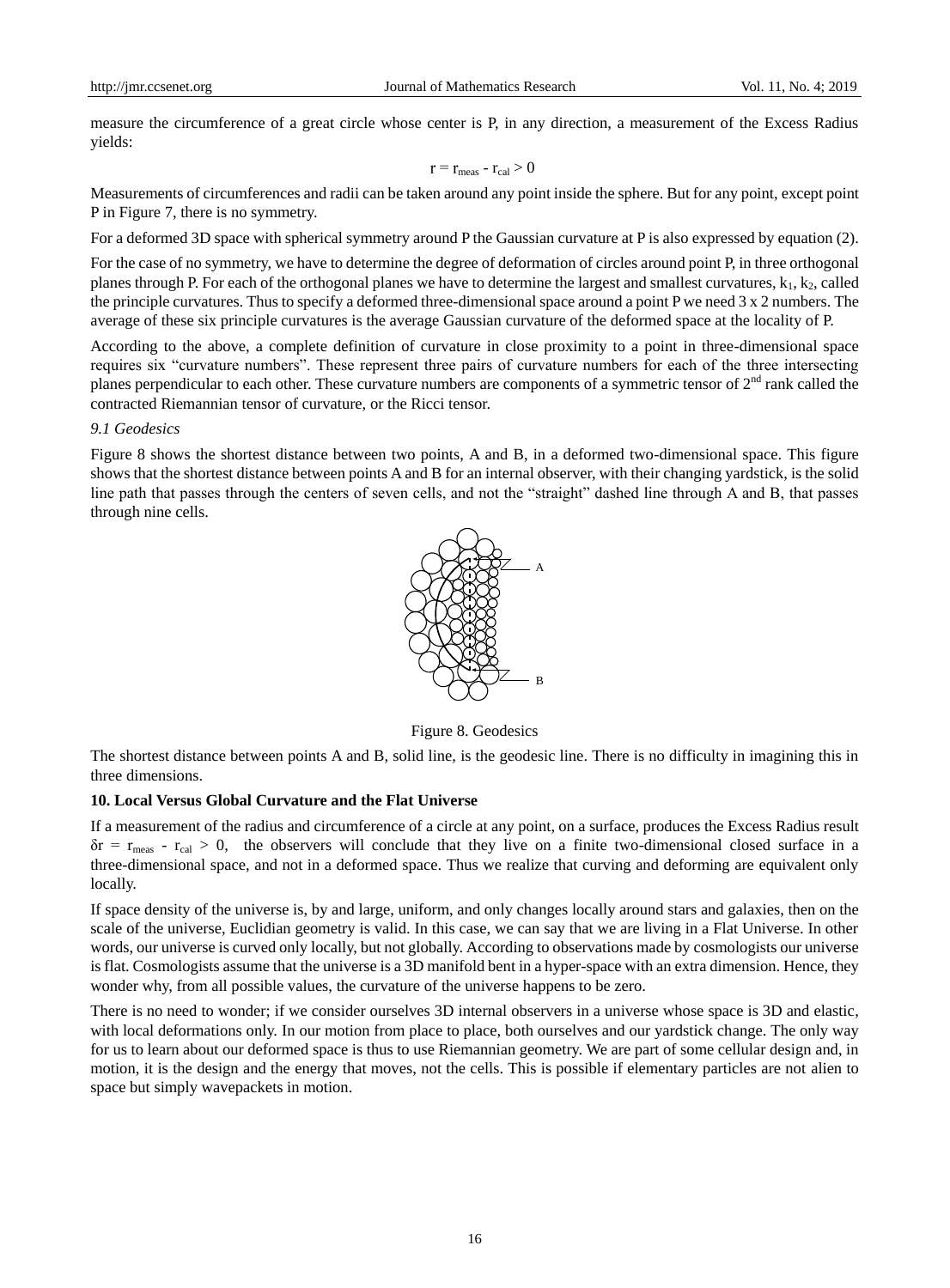#### **11. Infinite Closed Space**



Figure 9. Infinite Closed Space

At first sight, space that is both infinite and closed seems a contradiction, but this is not so. Figure 9 shows, for example, a closed two-dimensional space in a circle of radius R, at whose center is a cell of finite size. From this center outwards, the cell size decreases, tending towards zero as they approach the circumference of the circle. In this case, the number of cells can be infinite, while the area they occupy, the area of a circle of radius R, is finite.

Obviously, this reasoning can also be applied to a three-dimensional sphere, and many other examples of an infinite closed space exist.

## **12. The Metric, Ricci Tensor and General Relativity (GR)**

The metric tensor  $g_{ii}$  and Ricci tensor  $R_{ii}$  appear in the left-hand side of the Einstein equation of GR (Rindler 2004):

$$
R_{ij} - \frac{1}{2} R g_{ij} = 8\pi G/c^4 \cdot T_{ij}
$$
 (15)

A metric tensor represents local deformations, around a given point, of both a continuum and a lattice. For a lattice, this representation is legitimate only if the sizes of its cells are orders of magnitude smaller than the scale of the deformation in this locality since we are using continuous differential equations. An example of such a metric is the Schwarzschild metric (Rindler 2004). A metric tensor can also represent a global deformation like the FRW metric (Rindler 2004).

The Ricci curvature tensor is the corresponding matrix of traces of the Riemannian curvature tensor. An element R<sub>ij</sub> of the Ricci tensor is an average of sectional curvatures, around a given point, of the intersection line of a manifold with the  $x_i x_j$ plane. The scalar curvature R is defined as the trace of the Ricci curvature.

The reason why Einstein added the term  $-\frac{1}{3}$  $\frac{1}{2}$ Rg<sub>ij</sub> to his equation is explained by Feynman (1963) and Penrose (2004)

#### pages 461-2.

## **13. 4D Deformed Spacetime and Riemannian Geometry**

To an outside observer, the universe acts to all intents and purposes as an elastic body and the theory of elasticity is the tool with which to perform measurements and calculations. For an internal observer, in the universe, rulers, clocks and they themselves change according to the deformation (space density) at any particular point. This is a change that the internal observer cannot detect directly. The only way an internal observer can detect the distortion, i.e., the change in space density, is by measuring triangles and circles, for example, and detecting any deviation in the sum of the angles in a triangle that should be 180° in undistorted space, or from the ratio of the circumference of a circle to its radius that should be  $2\pi$  in undistorted space. The internal observer interprets any deviation as invalidity of Euclidian geometry, whereas the external observer sees the deviation simply as an expression of a change in space density.

Apparently, the only geometry that the internal observer can adopt in the above case where rulers and clocks change, but do not appear to change, is **Riemannian geometry**.

Clearly, from the above, by adopting the point of view of the external observer it is possible to build a simple and tangible picture of the universe.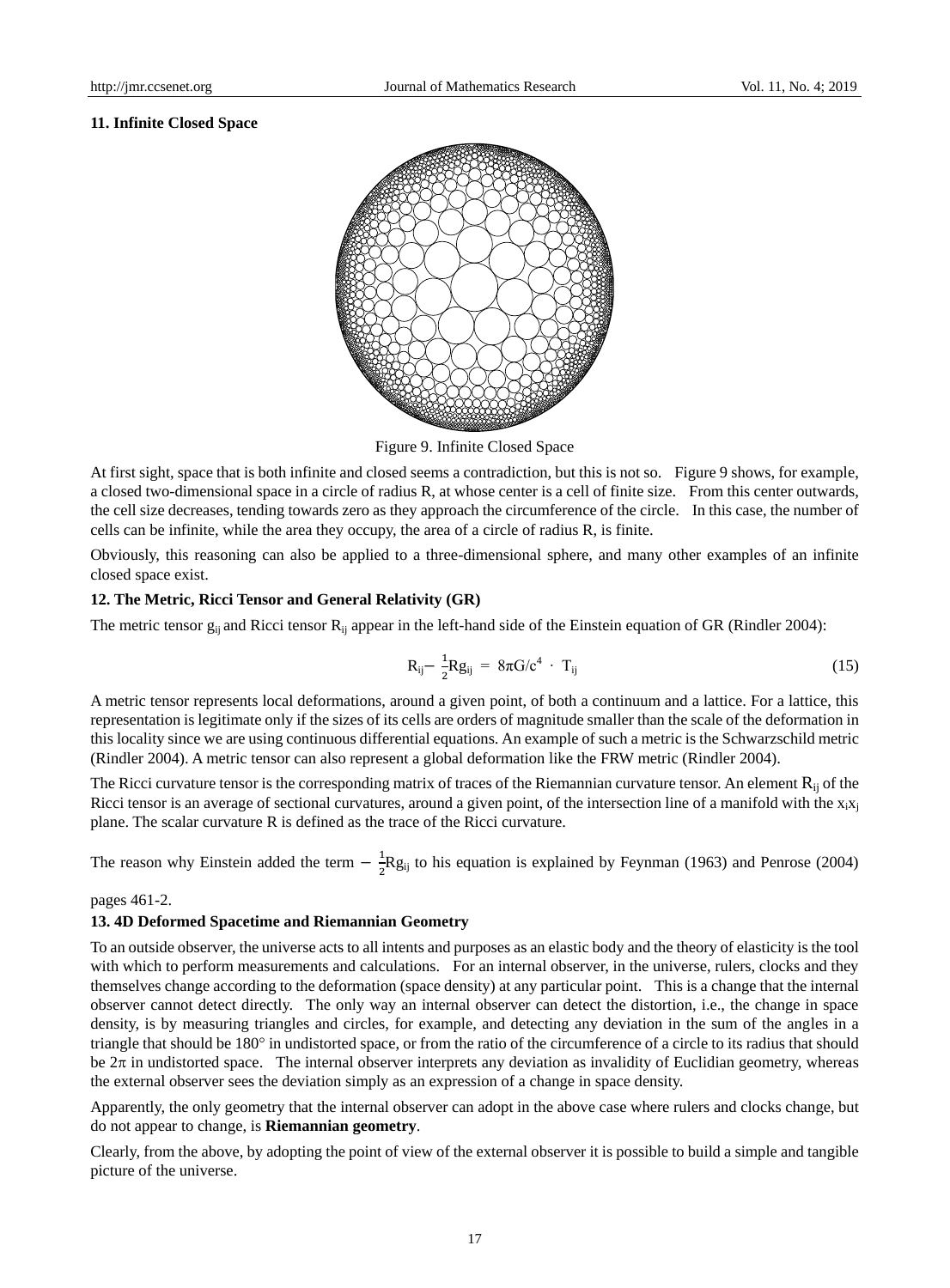This tangible picture relates only to distorted three-dimensional space, which is therefore seen as curved, but, because this distortion determines the speed of light, it anyway determines the rate of clocks at any particular point. Thus, in finding a solution to any dynamic problem of the motion of a beam of light, or a particle, we must deal with an abstract mathematical space with four dimensions. Here we can certainly dispense with the need for tangibility because this is not a real space, but a mathematical space that we build for the purpose of calculations.

#### **14. Curvature in Deformed Spaces Is a Function of Space Density**

#### *14.1 Morgan (1998): On Riemannian Geometry*

*"Remark. An intrinsic definition of the scalar curvature R at a point p in an m-dimensional surface S could be based on the formula for the volume of a ball of intrinsic radius r about p:*

volume = 
$$
\alpha_m r^m - \alpha_m \frac{R}{3 \cdot (m+2)} r^{m+2} + ...
$$
, (6.10)

*m* is the volume of a unit ball in  $R^m$ . When  $m = 2$ , this formula reduces to Equation (3.8). The where *analogous formula for spheres played a role in R. Schoen's solution of the Yamabe problem of finding a conformal deformation of a given Riemannian metric to one of constant scalar curvature (see Schoen [Sch, Lemma 2])."* This Lemma is presented by Bray and Minicozzi (2018).

From equation (6.10), for any dimension, we can obtain the approximated scalar curvature of two-dimensional space (16) and that of three-dimensional space (17):

Note that we notate the scalar curvature R, at a point P in the quotation (6.10), by the letter K. Note also that the term, volume, in (6.10) relates to a n-dimensional volume.

For a 2D space:

$$
K = \frac{12}{\pi} \left\{ \frac{\pi r^2 - S}{r^4} \right\}
$$
 (16)

And for a 3D space:

$$
K = \frac{45}{4\pi} \left\{ \frac{\frac{4\pi}{3}r^3 - V}{r^5} \right\}
$$
 (17)

*14.2 Space Density and the Volume Change*

The relative change in space density is: 
$$
\frac{\delta \rho}{\rho}
$$

and the relative volume change is: V  $\frac{\delta V}{\delta}$  but:  $\rho \propto \frac{1}{\sqrt{2}}$ 

and therefore: 
$$
\frac{\delta \rho}{\rho} = \frac{\delta \frac{1}{V}}{\frac{1}{V}} = \frac{-\frac{\delta V}{V^2}}{\frac{1}{V}} = -\frac{\delta V}{V}
$$
 and therefore:

$$
\frac{\nabla \rho}{\rho} = -\frac{\nabla V}{V}
$$
 (18)

In the case of spherical symmetry: V r r V  $\overline{\hat{c}r}$  <u>r</u>  $\partial$  $\frac{\partial P}{\partial r} = \nabla \rho$ 

#### **15. The Scalar Curvature K and the Space Density ρ(r)**

This section integrates the results of the previous sections to reach the goal of relating Curvature K to Space Density  $\rho(r)$ . The scalar Riemannian curvature in a three-dimensional space (17) is:

V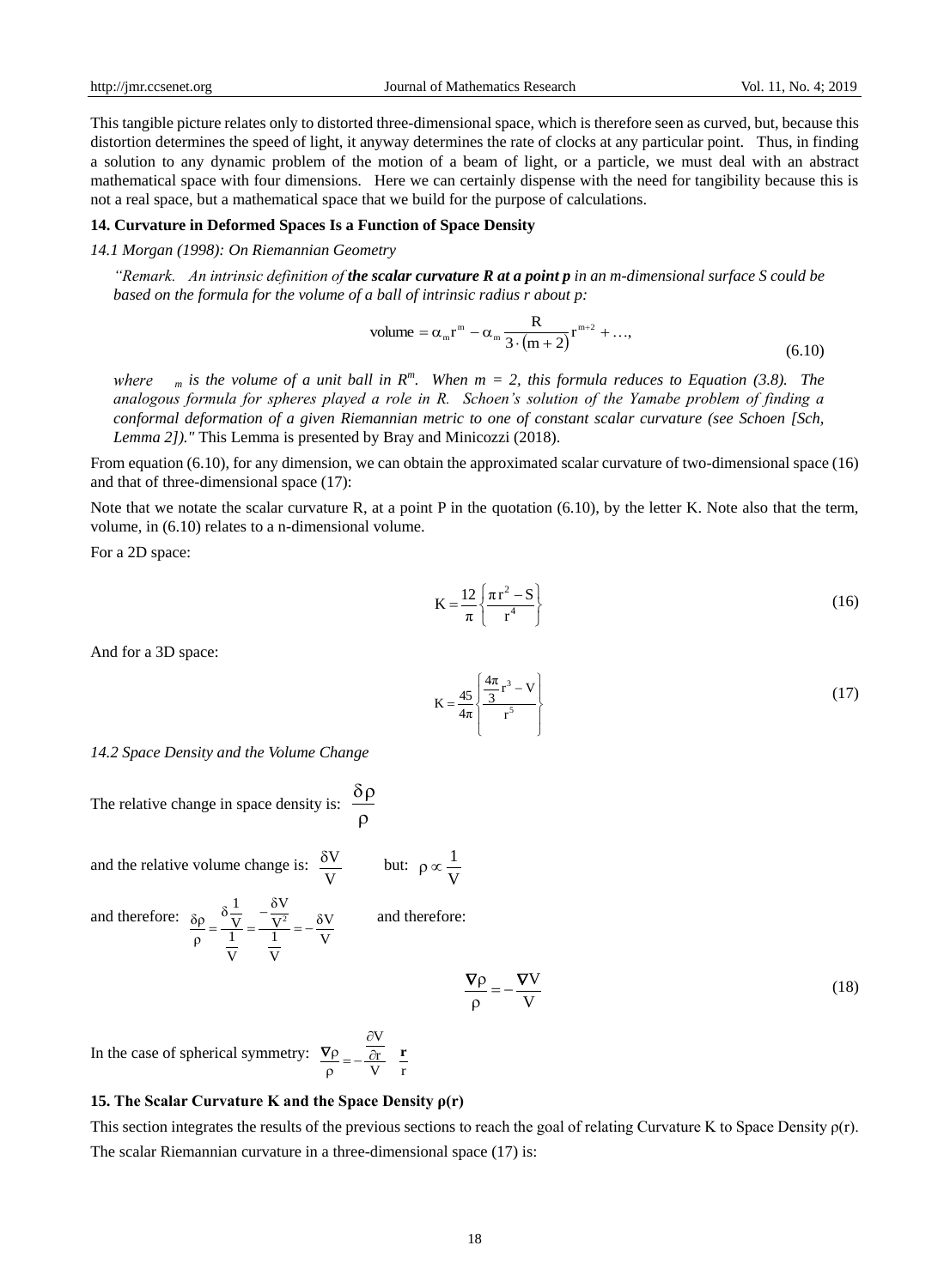$$
K = \frac{\frac{4\pi}{3}r^3 - (Volume of Intrinsic Radius)}{5r^5}
$$

For the spherical symmetric case:

$$
K = \frac{\frac{4\pi}{3}r^3 - \frac{4\pi}{3}(r - u)^3}{5r^5} \approx \frac{4\pi}{5} \frac{u}{r^3}
$$
 and for the simple case u = cr:  

$$
K = \frac{\frac{4\pi}{3}r^3 - \frac{4\pi}{3}(1 - c)^3r^3}{5r^5} \approx \frac{\frac{4\pi}{3}3c^2r^3}{5r^5} = \frac{4\pi}{5} \frac{c^2}{r^2}
$$
(19)

On the other hand:

 $(r+u)^3$  $(r+u)^3$  r  $\frac{(-\mu)^3 - r^3}{r + u^3} \approx 3\frac{u}{r}$  $(r + u)^3 - r$ V  $\frac{V_0 - V}{V} = \frac{(r+u)^3 - (r+u)^3}{(r+u)^3}$  $\frac{1}{\rho}$   $\phi$  =  $\frac{V_0 - V}{V}$  =  $\frac{(r + u)^3 - r^3}{(r + u)^3}$   $\approx$  $\frac{(-\rho)}{\rho} = \frac{V_0 - V}{V} = \frac{(r + u)^3 - (r + u)^3}{(r + u)^3}$  $\rho_0 - \rho$ Therefore:

$$
\frac{\nabla \rho}{\rho} = 3 \frac{\nabla u}{r}
$$
 For the spherical symmetric case:  $\frac{\frac{\partial \rho}{\partial r}}{\rho} = 3 \frac{\frac{\partial u}{\partial r}}{r}$  and if:

$$
u = cr: \frac{\frac{\partial \rho}{\partial r}}{\rho} = \frac{3c}{r}
$$
 then:

$$
\left(\frac{\nabla \rho}{\rho}\right)^2 = 9\frac{c^2}{r^2} \tag{20}
$$

Comparing (19) to (20) gives for 3D:

$$
K = \frac{4\pi}{45} \left(\frac{\nabla \rho}{\rho}\right)^2
$$
 (21)

The scalar curvature, K, as a function of space density  $\rho(r)$ , only.

#### **16. Summary**

Our geometry enables us to visualize the various solutions of the General Relativity field equation. This is made possible since, instead of the Riemannian geometry of bent manifolds in higher dimensions, we relate to deformed spaces using the same mathematical terminology and formalism.

Tangibility inspires imagination. "Imagination is more important than knowledge" A. Einstein.

#### **Acknowledgments**

We would like to thank Mr. Roger M. Kaye for his linguistic contribution and technical assistance.

#### **References**

Barak. S. (2017). A Theoretical Derivation of the Milgrom MOND Equation hal-01471151v3.

Barak. S. (2017). The Geometrodynamics of Space.

Barak. S. (2016). On the Essence of Gravitation and Inertia, Part 2: The Curving of Space by an Elementary Particle hal-01405460 (2016).

Bergman. P. G. (1992). The Riddle of Gravitation Dover p.195.

- Bray, H. L., & Minicozzi II, W. P. (2018). The Mathematics of Richard Schoen, Notices of the AMS p.p.1352-1355 Dec.
- Callahan. J. J. (1999). The Geometry of Spacetime, Springer.